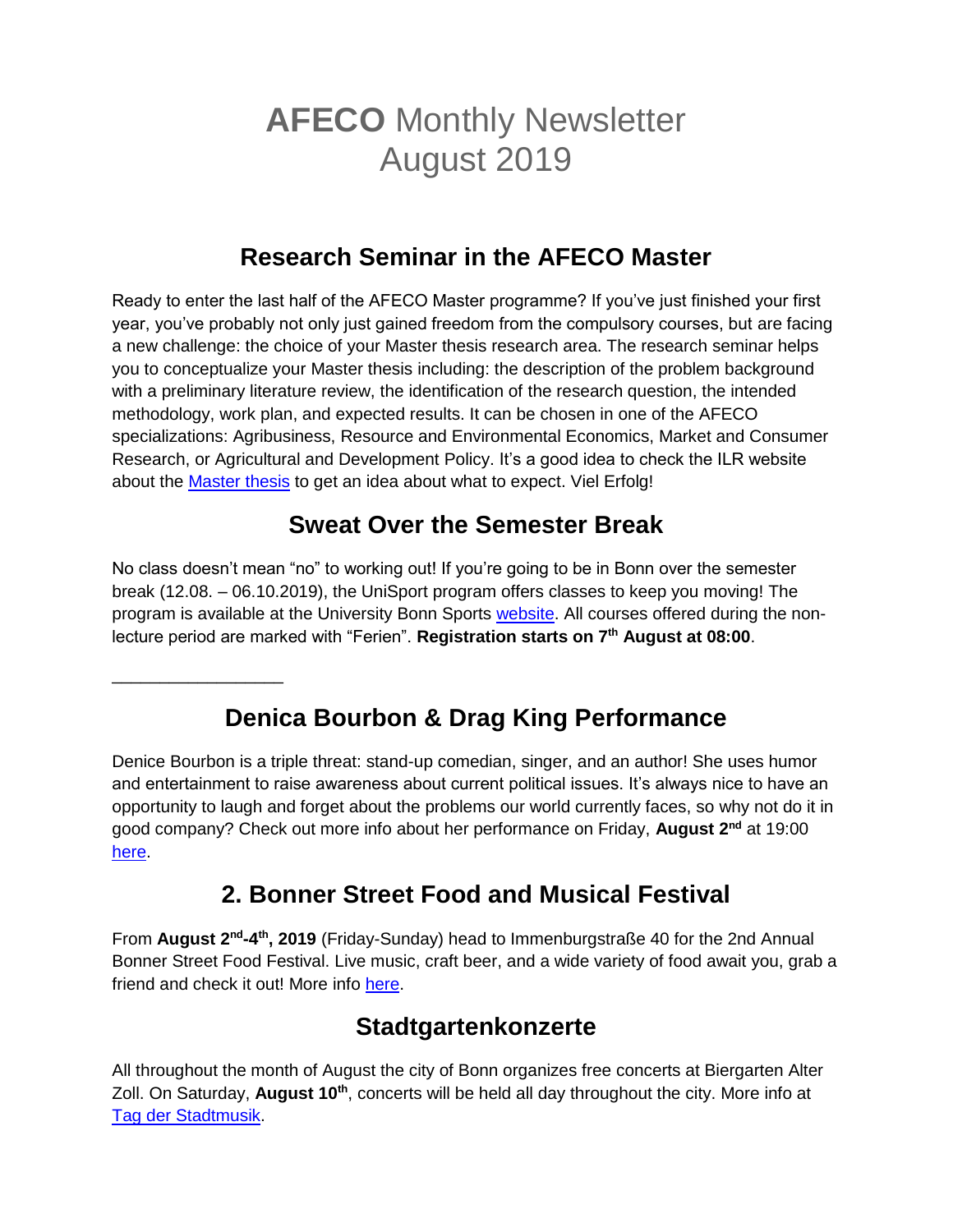# **English-speaking Programme at VHS**

The Adult Education Center (VHS) in Bonn offers a wide variety of courses in English that are offered at a discounted rate for UniBonn students. Check out their full programme [here.](https://www.vhs-bonn.de/englisches-programm)

| Internship and Job Opportunities*                                                                                                                               |
|-----------------------------------------------------------------------------------------------------------------------------------------------------------------|
| Wissenschaftlicher Mitarbeiter (m/w/d) (Doktorand, 65%), Professur für Technologie- und<br>Innovationsmanagement im Agribusiness<br>Bewerbungsfrist: 31.08.2019 |
| Praktikum im Bereich umweltökonomische Bewertung, Institut für ökologische<br>Wirtschaftsforschung (IOW), Berlin<br>Bewerbungsfrist: 05.08.2019                 |
| Praktikant/in (w/m/d) für den Bereich Presse- und Öffentlichkeitsarbeit, Transfair e.V. / Fairtrade<br>Deutschland, Köln                                        |
| <b>Internship Sustainable Land Use - focus on Africa, ForestFinest Consulting GmbH, Bonn</b>                                                                    |
| Praktikant Kreditrisikoanalyse (m/w/d), Landwirtschaftliche Rentenbank, Frankfurt am Main                                                                       |
| Praktikanten (m/w/d) Agritechnica, DLG e.V., Frankfurt am Main                                                                                                  |
| Praktikant im Bereich Sustainability Consulting (m/w/d), Bayer, Leverkusen                                                                                      |
| Praktikant (m/w/d) im Bereich internationaler Naturschutz im Kompetenzcenter Infrastruktur und<br>Naturressourcen, KfW Entwicklungsbank, Frankfurt am Main      |
| Check out the ILR website for PhD positions and other post-graduate job opportunities.                                                                          |

\***job descriptions in German require fluent German skills**

\_\_\_\_\_\_\_\_\_\_\_\_\_\_\_\_\_

# **ILR Testimonial: AFECO 2019 Excursion Reflections**

**Reading, England by Estera:** Nine students and six ILR faculty members went on a journey across the English Channel to explore the present agricultural and political situation in regards to Brexit. The first day began with a welcome meeting from our host, the University of Reading, and gave the indication of an interesting week to come. By meeting representatives of several associations like the National Farmers Union (NFU), the Food and Drink Federation (FDF) and the British Society of Plant Breeders (BSPB), the group gained insights and got a broad overview of different positions, developments and hopes concerning Brexit. Apart from some exciting moments in the touring coach winding through small and narrow roads next to idyllic southern English countryside, a half day trip to London to meet a member of the Department for Environment, Food and Rural Affairs (DEFRA) was definitely a highlight of our time in England. During the trip, which of course included authentically British weather, we always felt warmly welcomed by our hosts, ate some British cuisine and enjoyed the coziness of the pub culture and each other's company.